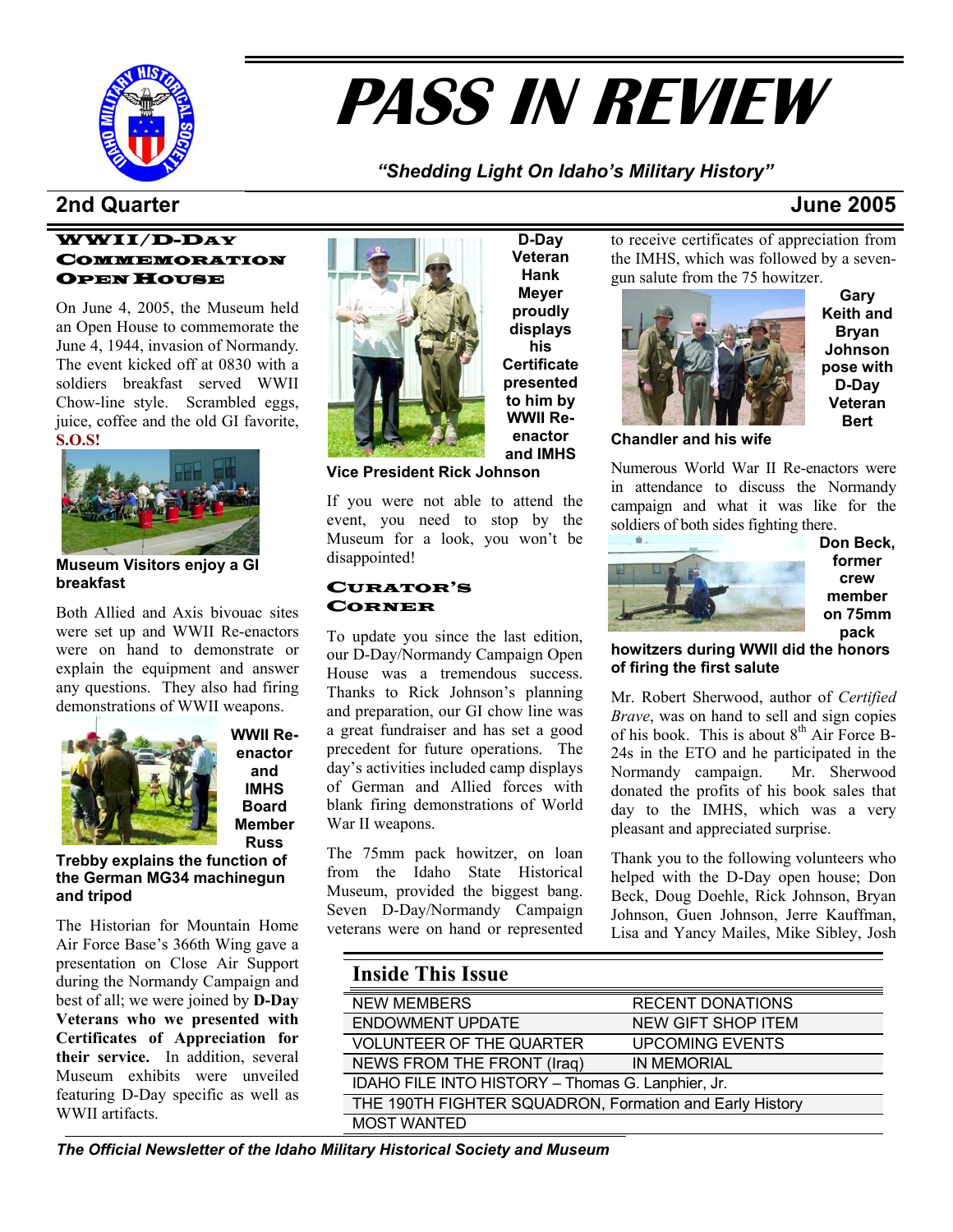# **PASS IN REVIEW** *June 2005*

Bernard, Ken Swanson, Harlan Andrijeski, Jim Davisson, Kurt and Kyle Kahm, Gayle Alvarez, Jim Doering, Russ Trebby, Gerritt Vance, Petty Officer Hodges (USNR) and Ed Carlson.



**D-Day Veteran Robert Sherwood** Heath Robison made a unique and valuable contribution

to the event with the Hedgehogs.

Russ Trebby donated the money for Heath to build four replicas of the obstacles seen on the landing beaches in Normandy.



**Veteran Oscar Stauff**  These are

**D-Day**

full scale, made of plywood and are most impressive. They added

very nicely to the demonstrations put on by the WWII re-enactors that day. One will be on exhibit in the Museum so be sure and stop by to view this neat addition to our exhibits.



**One of the Hedgehogs is visible in this picture taken during a weapons demonstration**

In closing, I would like to remind you about our next big event, the

Mountain Home AF Base Airshow. It will be 17-18 September this year and the IMHS will have an important role in the Heritage Hangar. I have met with MHAFB personnel to plan the Museum's role in the airshow and it is going to be a major event for us. We still need volunteers to staff the dog tag machines, which will provide us with a major source of fundraising.

Ideally, we would need six people per day for two dog tag machines. Oh, did I mention that the **Thunderbirds will be performing on the 18th**? Please feel free to contact me at the Museum at 422-4841 if you have any questions! - *Gary Keith* 

#### NEW MEMBERS

*Special Welcome to*:  $\star$  Alexis Boguslawski  $*$  Trent Boguslawski \* Larry Gebert \* John T. Heimer  $\star$  Jeffery Packer  $*$  Boyd Pedersen (upgrade to Life Membership)  $*$  Rachel & Ian Smythe (welcome back!) \* \* \* \* \*

#### RECENT DONATIONS

This list is by no means all-inclusive, but highlights some interesting items that have recently been donated to the Museum.

**MG Lafrenz –** Officers tropical worsted khaki uniform jacket and shirt that belonged to his father, a WWII veteran.

**CW4 (Ret) Kenneth Hays** – Photos and information on his great grandfather John Henry Hays, Civil War Medal of Honor Recipient buried in Idaho.

**Mr. Ralph Longfellow** – Photos and information on his grandfather, Richard Moses Longfellow, Philippine Insurrection Medal of Honor Recipient buried in Idaho.

**LTC Mark Winters -** 10 Psyops Flyers from Desert Storm. (Leaflets

dropped from planes to Iraqis telling them how to surrender.)

**Roy Jost** – Vietnam era Marine Corp Field Gear.

**Neil Ramey** – Desert Combat Uniform from his deployment in Operation Iraqi Freedom.

**Charles McDowell, Foxfall Medals –** 2 publications, *The Certificate of Merit, US Army Distinguished Service Award 1847- 1918* and *Index To Recipients of The Distinguished Service Cross*  $★$ 

#### ENDOWMENT UPDATE

Our Endowment balance currently stands at **\$34,618.46.** (Goal is \$500,000)

Recent Endowment Donors include:

**Frank & Gene Boguslawski**  (Dedicated to the  $116<sup>th</sup>$  BCT in Iraq) **Caroline Kreiger Ronald Jennings**  (in memory of Robert Estell)

Don't forget, you can also make a credit card donation on *on-line.* Look for this link on the Museum's webpage:



*Thank you for supporting The Idaho Military History Museum.*  $\ast$ 

#### NEW GIFT SHOP ITEM!



*Entertaining Strangers: Boise's WWII Love Affair With The Soldiers of Gowen Field.* 

I'm sure many of you remember Rachel Smythe and her efforts to record

some of Gowen Fields early history; I know she interviewed some of you! I am pleased to be able to report that her project is complete, the book is published and the IMHS is proud to be able to offer it to you in the Museum Gift Shop.

Rachel has graciously autographed each of the books and also **donated two copies which were raffled at our recent D-Day**  Open House.  $\ast$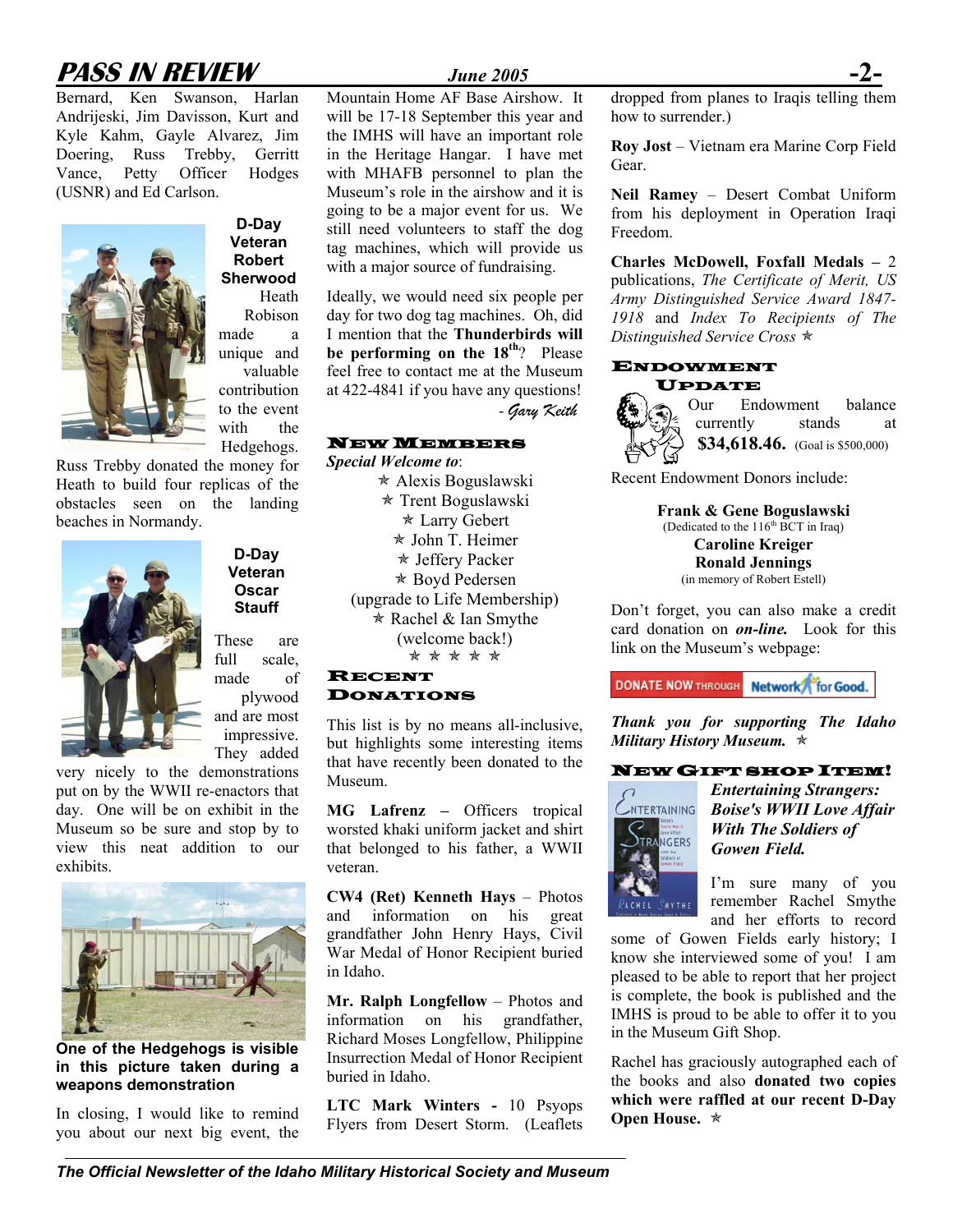# VOLUNTEER OF THE QUARTER



**Please meet Rick Johnson** 

This quarter's volunteer has a history with Idaho's Military Division, since it brought him here from the Kansas Army National Guard.

A little about Rick- he was sent an 'invitation' to join the Army in 1970 and served two combat tours, one in Korea then one in Vietnam. After that, he returned home, attended Kansas State University and was enlisted in the Kansas ARNG. Rick was appointed to OCS and commissioned a 2nd Lieutenant with the Kansas Guard. He came to Idaho as part of the M60 tank school, which opened in 1985. He served with the 'school house' after it transitioned to the M1 Abrams tank and later moved to the 116th Cavalry Brigade. Rick served in the S-3, or Operations and Training, section of the Brigade. In 1996 he retired as a Lieutenant Colonel after 26 years of active service.

To keep busy, Rick has attended Boise State University and earned a Degree in Social Studies/Secondary Education and a teaching certificate in the state of Idaho. He participates in World War II living history and has done numerous school visits as well as displays at different locations including the Idaho Military History Museum. Besides being active in college, he authored an article which was published in *Military History Magazine* in 2004.

As Vice President of the Idaho Military Historical Society's Board

### **-3-** *June 2005* **PASS IN REVIEW**

of Directors, Rick made a tremendous difference in organizing the fundraiser breakfast and overall event planning. Rick spent a lot of time planning this as well as coordinating the logistics and contacting donors. His efforts led to a very successful fundraiser and an



outstanding event.

**Rick explains the different types of grenades used during WWII** 

Please join me in thanking Rick Johnson for all of his

hard work for the Museum.

#### *Thank you Rick, we deeply appreciate all your hard work. You are our Volunteer of the Quarter!*   $* * * * * *$

#### UPCOMING EVENTS

Here are **some** of the events we currently have scheduled; more details will be posted on the webpage as more information becomes available.

**8-11 September 2005** – 148th FA WWII Reunion. The Annual Reunion for the 148th FA WWII Veterans will be held in Boise, Idaho. Bill Heath is one of the chairmen and the Museum will be part of the event. To learn more, contact Bill at [wahboi@rmci.net](mailto:wahboi@rmci.net).

**17-18 September 2005 -** Mountain Home Air Force Base has invited us to have a booth at their Open House. **The Thunderbirds** will be performing on the  $18^{th}$ !!!

 $\overline{\phantom{a}}$  October will the month for our annual membership meeting and elections. There is currently one opening on the Board and three Board members will be up for reelection. More details will be provided in our next newsletter.

Open House.  $\star$ 

### NEWS FROM THE FRONT (IRAQ) **By LTC Russ Johnson, Commander TF 1- 148 Field Artillery**

May 2005 - Time marches on here in Iraq, as we approach the mid-way point of our deployment. One soldier recently told me, *"The days are often long, but the weeks sail by."* I concur. Another quote from one of our warriors: *"Don't count the days – make every day count!"* Well said. As spring rapidly turns to summer, temperatures rise, and the days are lengthening, it is all taken in stride by the Scorpion soldiers. We are now into our sixth month in Iraq, and these brave young men and women continue to tackle a myriad of problems, and generate unique solutions with continued zeal and enthusiasm.

In late April, we fired our 500th round from our 155MM Paladin self-propelled howitzers, reaching yet another milestone in our deployment and Iraq's historic quest for freedom and democracy. The collective efforts of our cannoneers, fire direction personnel, observers, meteorological team, and fire support officers have directly enabled both the Iraqi security forces and coalition forces to continue improving the stability and security throughout this fragile region.

Our motorized artillery batteries have logged thousands of miles in their daily combat patrols throughout northeast Iraq. In concert with the Iraqi Border Patrol, our teams have patrolled remote villages, monitored border control points, conducted sustainment training, and provided humanitarian support to the citizens. Additionally, they have conducted traffic control operations, incident response, deliberate roadway clearance, and proactive vehicle and personnel searches.

In April, we assumed a greater role in training and assisting the Iraqi Security Forces throughout our area of operations. We established specialized training teams to work with the senior commanders and coordinating staff leaders, to provide them with the essential baseline capabilities to plan, resource, employ and control their **Security forces.** Agencies involved include<br>and **12 November** – Veterans Day plan, resource, employ and control their

*The Official Newsletter of the Idaho Military Historical Society and Museum*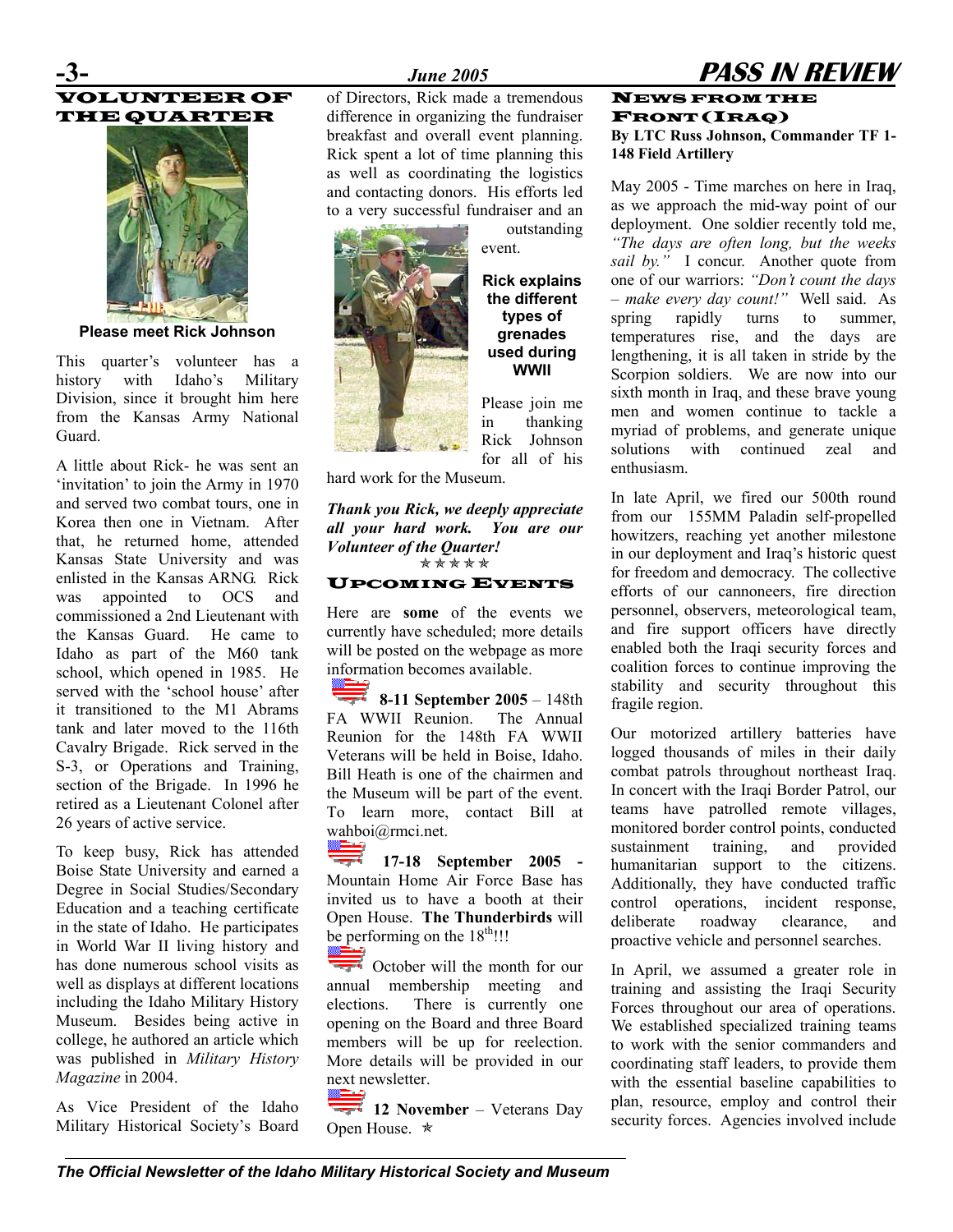# **PASS IN REVIEW** *June 2005*

the Iraqi Army, the Iraqi Police, and the Joint Coordination Centers (911 call centers). The Scorpion soldiers assigned to these teams have aggressively taken the reins, and are making a significant impact on these critical security organizations. They grow stronger every day.

The achievements of your soldiers continue to expand. During the month, our warriors safely logged 96,484 vehicle miles in supporting our missions. They drew and transported 26,310 liters of bottled water, 13.5 tons of food, 12.4 tons of ordinance, 9,450 gallons of fuel, and 23.6 tons of barrier and construction material to some very remote locations. These missions consumed nearly 14,000 gallons of high-grade diesel fuel. The miles traveled equate to 178 round trips between Idaho Falls and Boise, or 190 round trips between Salt Lake City and Boise.

Unit promotions surged in April for many deserving Scorpion soldiers. SFC Curtis Howard from Rexburg was promoted to Master Sergeant and will be laterally appointed to 1st Sergeant upon redeployment home. Eight other soldiers and noncommissioned officers were promoted across our Batteries, and have assumed position of greater responsibility. More promotions are in the pipeline for many of our deserving soldiers.

Many of our soldiers received awards during the month, many for achievement, several for service. We pinned eight Army Achievement medals, six Army Commendation Medals, and two Purple Heart Medals on proud warriors, during unit formations throughout the month. More awards are being processed.

One of our keys to success is maintaining our equipment to the highest state of readiness possible. From the weapons we carry to the radios, generators, vehicles,

facilities, and living areas we occupy - - all subject to very hard use. This means lots of maintenance every day. Many parts are ordered, received and installed. Our mechanics continue doing an outstanding job of maintaining our fleet of vehicles and generators. In April, they performed 43 scheduled services (these are extensive preventative maintenance actions), and recovered six vehicles that required evacuation from remote areas. Additionally they devoted time and effort to renovating a newlyacquired maintenance bay, formerly used as an Iraqi Air Force warehouse.

Maintenance of our most important asset, our soldiers, is perhaps the most important thing we do. We are blessed with a dependable and capable Chaplain (CHP Nicholson) and Chaplain's Assistant (SGT Farmer), along with many LDS group leaders. Collectively, they strive to meet the religious needs of the men and women working long, arduous hours. The Chaplain constantly travels to even our most remote Forward Operating Bases, and can regularly be seen conducting pre-combat patrol prayers.

Our aid stations, clinics and medical facilities are state of the art and well equipped. The medical staff is the absolute best, hands-down. Your soldiers receive high quality, prompt, and professional medical support for even the most routine illnesses and aches. Our Physicians Assistant, CPT Travis Weiszhaar, and his staff of dedicated medical people work long hours administering care to soldiers and Iraqi citizens. They recently planned, coordinated and completed several comprehensive and successful Medical Assistance Visits (MAVs) to remote villages in the steep mountains of northeast Iraq. For many of the children they immunized and treated, this was the first time in their lives that they received treatment from professional medical personnel.

We have a platoon of specially-trained observers, medics and marksmen. They have been credited with

identifying more than 14 roadside bombs, two bomb-laden vehicles, and the capture of numerous enemy fighters. They work day and night along with the Iraqi Army and Police, to bring peace and stability to the people of Iraq.

April was historic for us and the 116th Brigade Combat Team, as we participated in a formal ceremony, during which each soldier was given the 116th BCT Snake River Brigade combat patch. They wear it proudly on their right sleeve, and they have earned it through countless hours of hard and dangerous work, worry, and selfless service. We were also honored with a visit by Major General Lafrenz, Commander of the Idaho National Guard, and his Sergeant Major, CSM Rusty Lewis. They conveyed their sincere appreciation for our efforts and sacrifice, throughout a tough, challenging deployment.

Our soldiers remain committed to driving forward and completing this historic deployment. Every soldier, family member, employer and friend, can be proud of the many accomplishments of these brave men and women. We now have soldiers from 14 different states, representing the finest that America has to offer. They work each day with purpose, enthusiasm, and distinguishable pride.

I again extend my thanks to everyone on the home front for your undivided support. All have played a major role in our successful deployment. Your continued efforts enable us to maintain our focus on the mission. Please continue this tremendous support – we welcome and need your continued support.

*Editors Note: Thanks again to Bill Heath for making this article possible.* Õ

### IN MEMORIAL

It is with regret that we inform you of the passing of Mr. Luther Estep and Mr. Warren Anderson. Our deepest sympathies go out to the Estep and Anderson families.

Many of you have probably heard that two Idahoans and members of Idaho's  $116<sup>th</sup>$ Brigade Combat Team recently died in Iraq. Our deepest sympathies go out to the family of SFC Virgil Case and Corporal Carrie French  $\ast$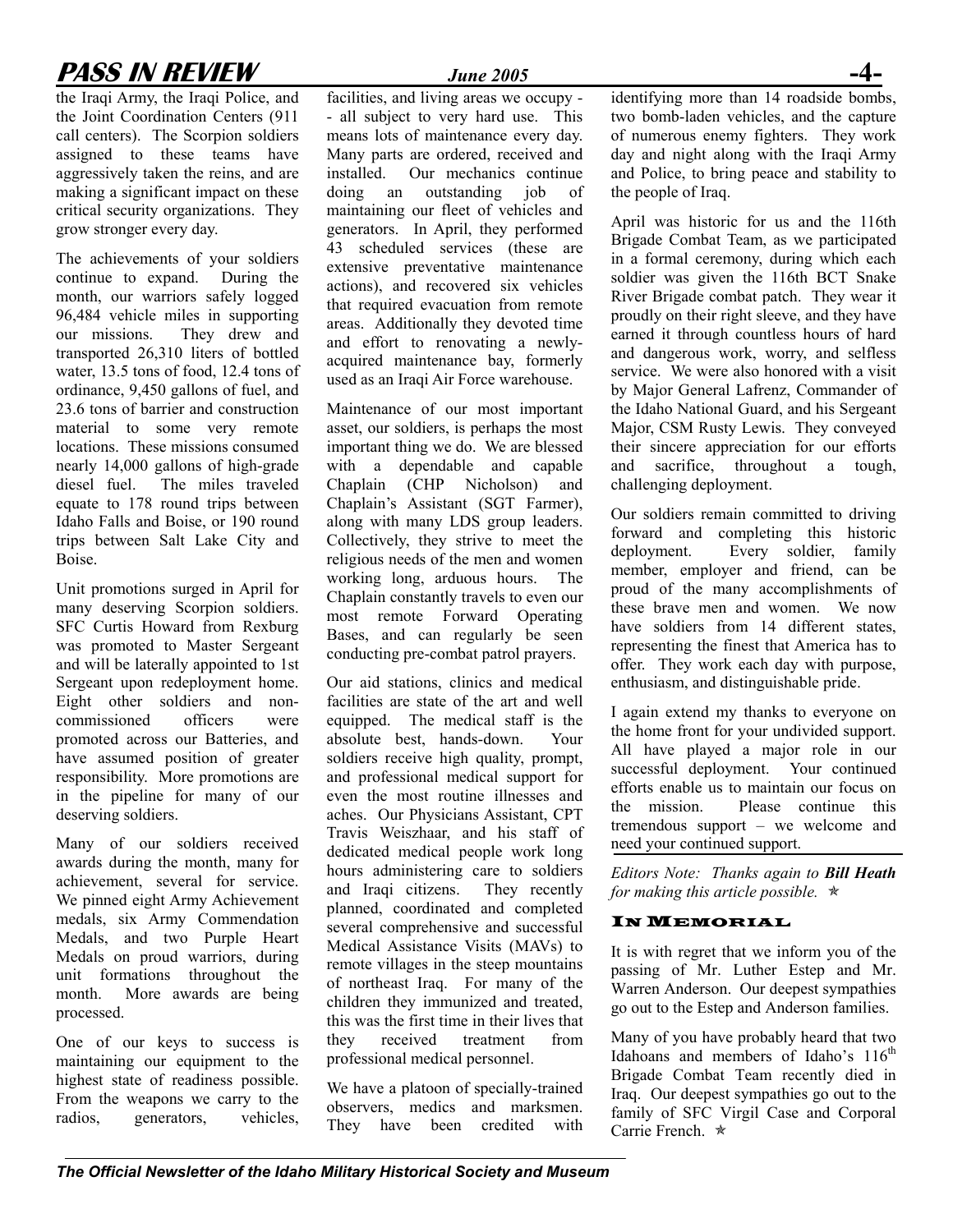

### **THOMAS G. LANPHIER, JR., RECIPIENT OF THE NAVY CROSS WWII FIGHTER ACE FOUNDING FATHER OF IDAHO AIR NATIONAL GUARD**

#### Navy Cross Citation:

"For extraordinary heroism while attached to a Marine Fighter Command in action against enemy Japanese forces in the Solomon Islands on April 18, 1943. Leading a division of fighter planes at dangerously low altitude in the longest planned interception mission ever attempted, Captain Lanphier contacted the assigned objective, consisting of two enemy bombers and six escort fighters, with complete tactical surprise and launched a fierce, determined attack. In the ensuing engagement he operated with such daring courage and excellent marksmanship that he sent the leading bomber crashing in flames, and subsequently shot down one of the hostile fighters when it furiously attacked his plane. The outstanding professional skill and inspiring leadership displayed by Captain Lanphier under extremely adverse conditions contributed greatly to the remarkable success of this vital mission and were in keeping with the highest traditions of the United States Armed Services."<sup>[1](#page--1-0)</sup>

Thomas G. Lanphier, Jr., was born on November 27, 1915, in Panama

City, Panama. His father, Col Thomas G. Lanphier, Sr., was a military aviation pioneer. "Tom learned to fly in Army trainers, soloing at the age of 14."<sup>[2](#page--1-1)</sup> He graduated from Leland Stanford University in January 1941, and joined the Army Air Corps for flight training. Lanphier visited McCall, Idaho around this time and met a lady by the name of Phyllis Fraser whom he later married.<sup>[3](#page--1-2)</sup>

He received his wings at Stockton Field, California on October 31, 1941, and was assigned to the 70th Pursuit Squadron, 35th Pursuit Group. When the war began, he went to Fiji with the 35th Pursuit Group. His squadron, the 70th, was soon moved to Guadalcanal, joining the 347th Group. Lanphier flew 97 missions both in P-39's and P-38's, out of Henderson Field.<sup>4</sup> He made his first kill on Christmas Eve, 1942, $5$  shooting down a Zero.

He was promoted to Captain in March 1943 and when the Japanese struck Guadalcanal on April 7, with 67 Judy dive bombers and 110 Zero fighters, Lanphier along with all the other 'Cactus' fighter pilots, scrambled to intercept. He claimed three Zeroes over Cape Esperance. [6](#page--1-5)

Then dawned April 17, 1943. Thomas Lanphier recounted that day in an article in the December 1966 *Readers Digest.* What follows are excerpt from that article.

"Late on the afternoon of April 17, 1943, I was ordered to report to the operations dugout at Henderson Field. I arrived with Maj. John Mitchell, commanding officer of the 339th Fighter Squadron and the leading ace on Guadalcanal. As we pushed into the musty dugout we saw instantly that something big was up. Most of the top brass on the island were there. Face tense, a Marine major handed us a cablegram marked Top Secret.

"Yamamoto and his senior staff officers were arriving at Bougainville by air on 18 April, the dispatch said. 'Squadron 339 P-38 must at all costs reach and destroy. President attaches

# **-5-** *June 2005* **PASS IN REVIEW**

extreme importance this operation.' went on to say that Yamamoto and his staff would be flying in two bombers escorted by six Zeros, and then gave a detailed schedule of the flight. It was signed 'Frank Knox'-the Navy Secretary.

"Yamamoto was not only chief of the Japanese navy: he was the architect of the sneak attack on Pearl Harbor that had crippled the U.S. Pacific fleet and had taken some 2000 lives!…Bougainville was 300 miles away. Our Lockheed Lightnings were the only planes on Guadalcanal with enough range to intercept the Admira[l.](#page--1-6)"<sup>7</sup>

"The decision to attack his plane was not taken lightly. The opportunity came as a result of one of the biggest secrets of the war – the fact that U.S. cryptographers had broken the Japanese code, enabling us to decipher the enemy's secret messages. When it was learned that Yamamoto would come within striking distance, President Roosevelt was consulted. So was Navy Chief Adm. Ernest J. King. Was this warfare or murder? The crux of the matter, it was finally agreed, was posed by Adm. Chester W. Nimitz: 'Does Japan have anyone to take his place?'

"The consensus was, it did not. Since Yamamoto was a vital element in the enemy's war effort; he must be eliminated.

**"**Yamamoto was due at the big Kahili airstrip on Bougainville at 9:45 the next morning; we finally determined to intercept him in flight ten minutes earlier, at a point 35 miles north of there. It was a long-shot gamble. We had just 18 planes for the mission, while the Japanese had more than 100 at Kahili. Moreover, even with extra fuel tanks, our planes could not carry enough gas to allow them to tarry over the target area. The mission would require clocklike precision to have even the remotest chance of success.

"Later, on a grassy ridge near the airfield, Major Mitchell briefed our group. 'Takeoff will be at 0725,' he said. 'My section of 14 planes will be at 20,000 feet to take care of the fighters from Kahili. Lanphier's section of four planes will be at 10,000 feet to make the interception.'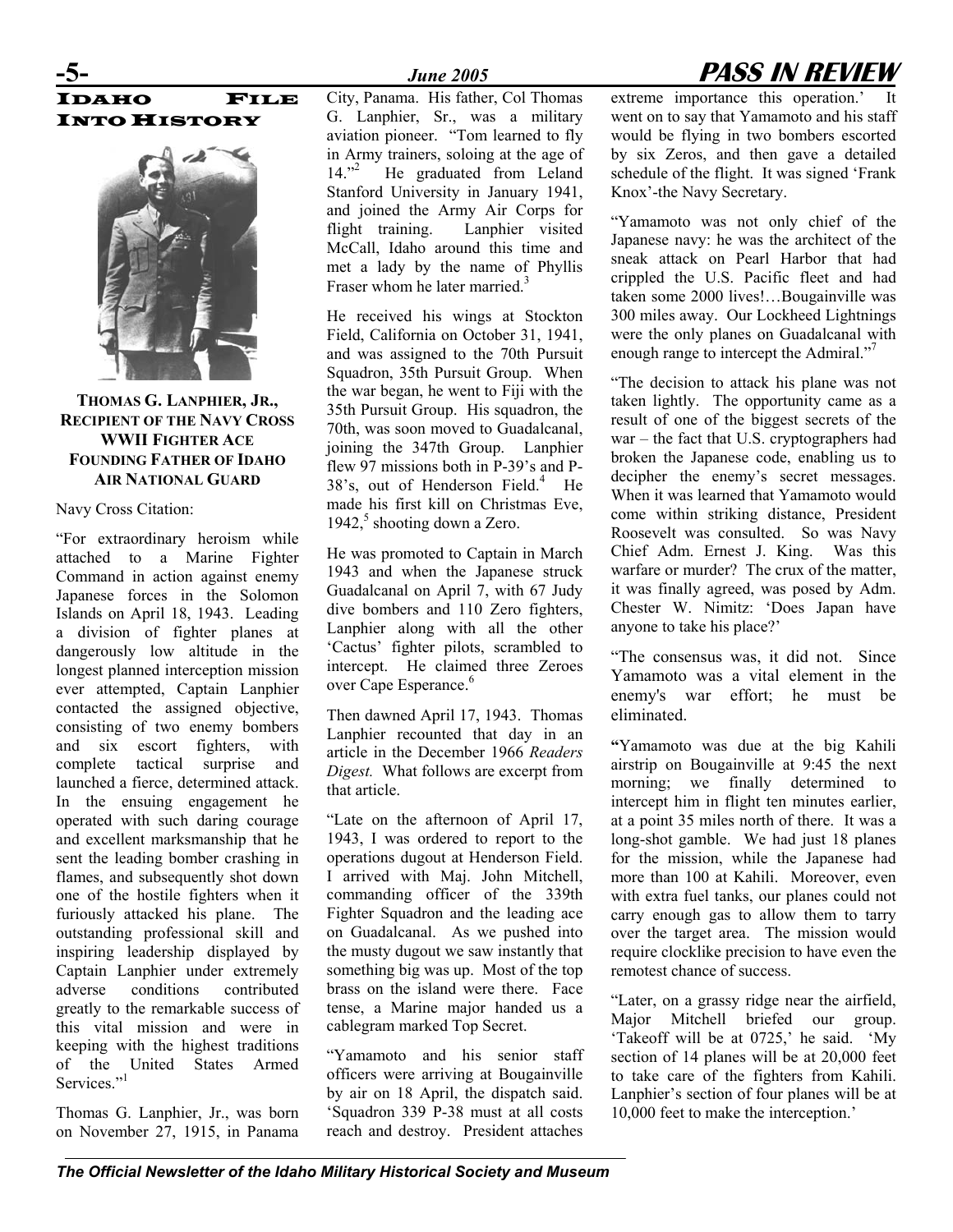# **PASS IN REVIEW** *June 2005* **-6-**

"An Army intelligence officer told us how important Yamamoto was to the Japanese navy, and what a blow to enemy morale his loss would be. 'He's a perfectionist,' the officer added. 'Our intelligence stresses his promptness. You must be on the dot.'

"Sunday, April 18, broke clear but humid on Guadalcanal. As I taxied over the muddy steel matting of the runway, I got a wave and a grin from my wing man, Lt. Rex Barber. At exactly 7:25, Mitchell roared down the runway and into the sky. Barber and I followed. But of the two other planes in my group, one blew a tire on the runway and the second one's belly tanks were not feeding properly. The mission was only minutes old and already we had lost two planes.

"Mitchell waved his second element-Lts. Besby Holmes and Raymond Hine-over to join me. Then we all headed north, flying just over the waves to escape detection by Japanese radar. We were swinging in a zigzag arc toward our rendezvous at Kahili.

"As we roared along under the blazing mid-morning sun, our 16 tightly grouped Lightnings maintained strict radio silence. For most of two hours we were out of sight of land.

"Finally we saw the Treasury Islands on the northwest horizon. Then Bougainville loomed ahead, a big island whose matted jungle crowded to the water's edge. As we crossed the coastline Mitchell put his plane into a rocketing climb, leading his section toward 20,000 feet. My group was right behind, climbing for 10,000 feet. I glanced at my dashboard clock-9:33 a.m. Two minutes to go.

"9:34-one minute to target time. As we climbed I scanned the immensity of sky, saw nothing but a few cumulus clouds. Any minute we would surely be spotted by Japanese

planes flying in and out of Kahili. Where was the punctual Admiral?

"A moment later a pilot in Mitchell's section broke silence. *'Bogeys. Ten o'clock high,'* he said quietly.

"Sure enough, in the distance was a V formation of dark specks. As they neared I made them out: two greencamouflaged, twin-engine Betty bombers, escorted by six Zeros*.* My clock showed 9:35 - the Admiral was precisely on schedule! And so were we. The concerted effort of a multitude of people had brought us to this exact spot in the vast Pacific sky at the exact moment. Now it was up to us.

"I dropped my bulky belly tanks and prepared to attack. Ahead and above, the Japanese formation flew toward us, still oblivious to our presence.

"Suddenly our luck took a turn for the worse: Holmes the leader of my second element, couldn't release his belly tanks. Kicking and slewing his ship in an effort to jar them loose, he turned off down the coast and his wing man, Hine, had no choice but to stay with him. Now Barber and I would have to do the job alone.

"We were about a mile in front of the Japanese formation and closing fast when the Zeroes spotted us. Dropping their belly tanks, they nosed over to head us off. The lead bomber plunged toward the jungle while the second zoomed directly at us. As I dove for the first bomber three Zeros plummeted down on me. I horsed back on my wheel bringing my guns to bear on the lead Zero. We almost collided head on before the stream of bullets from my guns ripped one of his wings away. He twisted under me, trailing flame and smoke.

"At that moment, in an almost vertical climb, I kicked my ship over on its back and looked for the bomber I had lost in the melee. Sheer panic does wonders for the vision. In one glance I saw Barber tangling with some Zeros even as two other Zeros bored in on

me. Then I saw a green shadow streaking across the jungle below-the bomber, skimming just over the trees. I followed it down to treetop level, and began firing a long steady burst. Its right engine and right wing began to burn. Then the wing fell off, and the bomber crashed in the jungle.

"By this time, Barber had splashed the other Betty in the ocean. Time to hightail it out of there.

"I went skidding and slewing over the jungle, trying to shake the Zeros off my tail. Suddenly, I was blinded by dustunwittingly I had flown over one corner of the Kahili airfield. The dust was being kicked up by swards of Japanese fighters scrambling into the air. I barreled straight ahead, across the harbor and out over the sea. Then I put my Lightning into the speed climb for which it was built and gradually pulled away from the Zeros.

"It was a suspenseful flight home with some planes shot up and all of us running low on fuel. I was the last of our group to land and my gas tank was empty as I rolled to a stop. A crowd of fliers, mechanics, Marines and GI's swarmed over the plane, hauling me out of the cockpit and thumping me on the back until I felt like a halfback who has just scored the winning touchdown.

"Barber too had had a field day. In addition to the other bomber, he had shot down two Zeros. We lost one man: Ray Hine, a good friend and a top flier.

"That night we dined on steak, bamboo shoots and cold beer-compliments of Gen. 'Lightnin' Joe' Collins. There was a message from Adm. 'Bull' Halsey, commander of U.S. Naval forces in the South Pacific: 'Congratulations Major Mitchell and his hunters,' it said. 'Sounds as though one of the ducks in their bag was a peacock.'

"It wasn't until after the war that we learned the full results of the mission. The bomber shot down by Barber had crashed in the sea, and Admirals Ugaki and Kitamura were rescued, badly injured, from the wreckage. The other bomber was found in the jungle-and with it the body of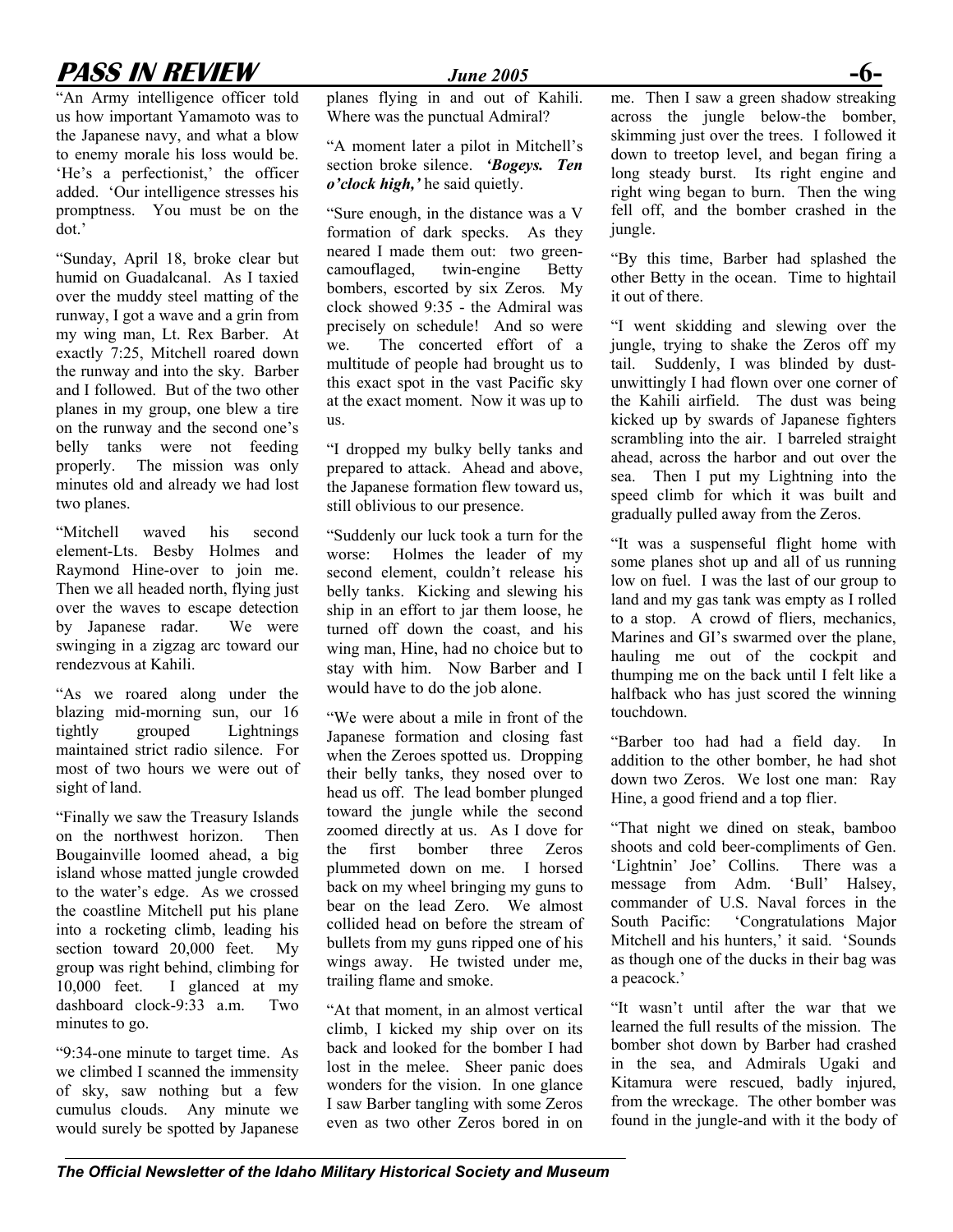# **-7-** *June 2005* **PASS IN REVIEW**

Admiral Yamamoto, still clutching his ceremonial sword. When his ashes were returned to Tokyo, millions of Japanese turned out for his state funeral. It was the greatest display of national mourning for an admiral since the London funeral of Viscount Horatio Nelson, who died at Trafalgar.

"A month after his death, Tokyo radio finally admitted that he had been killed. But for the duration of the war the United States revealed no details…it was feared that the meticulously planned interception might make the enemy realize that their code had been broken." [8](#page--1-7)

Ironically, the downing of Yamamoto's plane occurred one year to the day of the Doolittle Raid and from the moment the two pilots touched down after the mission there were two versions of events. Both Lanphier and Barber claimed to have shot down the plane carrying



Yamamoto.

**Maj John Mitchelll (L) and Capt Thomas Lanphier, (R) 9**

The Commander Aircraft Solomon Islands in 1943, "recommended Medals of Honor for the leading AAF pilots on the mission. However, one of the pilots bragged to a reporter and word leaked out. Admiral William F. Halsey, the South Pacific theater commander, was apoplectic; he canceled the recommendations."<sup>10 11</sup>Both men were awarded the Navy Cross.

"In the 1950's, the U.S. Air Force Historical Division was ordered by the Air Staff to verify aerial victory credits. When in 1978 they published a computer compilation of World War II victory credits, both Barber and Lanphier received half credit for destroying the bomber carrying Yamamoto.<sup>"[12](#page--1-10) 13</sup> **(Con't on page 8 )**

#### THE 190TH FIGHTER

SQUADRON, IDAHO AIR NATIONAL GUARD: THE FORMATION AND EARLY HISTORY BY William C. Miller, Col (Ret), IDANG

The forerunner of Idaho's 190<sup>th</sup> Fighter Squadron was constituted on 25 May 1943 under the designation of the 405<sup>th</sup> Fighter Bomber Squadron (FBS). During World War II, the 405th served in combat roles in England, France, Luxembourg, Germany, and Belgium. Equipped with P-47s, the 405th flew in combat air campaigns in Normandy, northern France, the Rhineland, and central Europe. It was awarded the Presidential Unit Citation for outstanding performance of duty in action against the enemy in Germany, and with the end of World War II, was inactivated on 19 November 1945.



**Ralph Schreiber mounts an Idaho Mustang** 

The postwar

pressure to reduce our national budget plus an emphasis on maintaining fewer active duty forces forced the nation to [us](#page--1-8)e 'reserve components' to fill the gaps. Hence, the addition of ANG units. In 1946, General Harry Abendroth, Idaho Adjutant General and personal friend of President Truman, asked Lieutenant Colonel Tom Lanphier to organize an air

National Guard unit for the state of Idaho.

### **General Abendroth**

Lanphier at that time was the

managing editor of the *Idaho Daily Statesman*. Idaho's new Air National Guard unit adopted the number and history of the 405th FBS, whose number was reactivated on 13 October 1946  $\&$  was immediately reimmediately redesignated the 190th Fighter Squadron, Single Engine, of the Idaho



After the War, hundreds of P-51s were transferred to the many newly organizing Air National Guard squadrons and in November 1946 Idaho received its first of 25 P-51D Mustangs. The "Mustang" proved its superiority in WWII performing roles as long-range escort fighter, air-to-air

> fighter, and ground attack bomber.

**Lt. Earl Hayes poses** 



**with the P-51 Mustangs** 

Under its excellent leadership, the 190th trained pilots and support

personnel into a highly effective combat team.

With the mandate from NGB and Idaho's Adjutant General, the  $190^{th}$ 's new commander Lt. Col. Lanphier put out a call for members for a new flying squadron…Lanphier was an active recruiter, and quickly began contacting the Boise and surrounding communities…his influence and community contacts helped spread the word of the city's new military unit.

William D. Fitzgerald, one of the charter members of the new unit describes how he was inducted: "It was in the paper-- Lanphier must have put it in. It said they wanted people to run an aircraft squadron. Anyway, nobody wanted to join because they'd just got out of the service and they hated war by now. But some of us went out there and filled out the forms and signed up."

Lanphier's call was answered, and 37 charter members were sworn in on 'day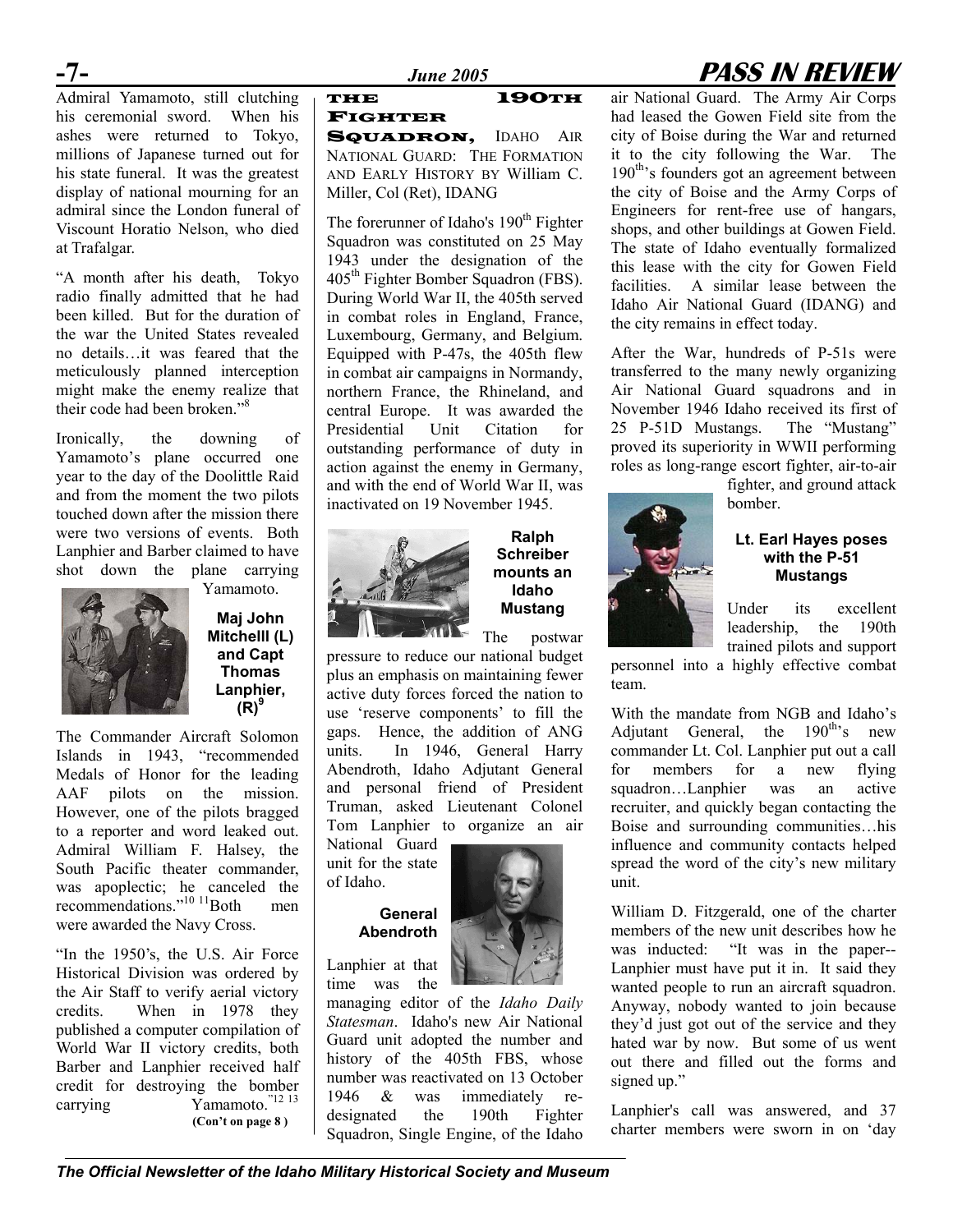# **PASS IN REVIEW** *June 2005* **-8-**

one' of the 190th Fighter Squadron, 13 October 1946. In a short while, the main sign-up of men was complete, and the Squadron increased to sixty-seven--23 officers and 44 enlisted--all of whom had served in the War.

New 190th members knew they would have Gowen Field as a home, and they knew they would fly and maintain a squadron of P-51 Mustangs. But equally important, they knew they would remain based at Gowen Field and be 'shipped out' only as a unit, and then only in cases of serious national emergencies. Their ultimate mission was to ensure the pilots and aircraft were combat ready. Therefore, first priority was recruiting and retaining enough officers and men to operate a squadron-sized fighter unit, about 250 personnel.

The full-time personnel worked under a civil service system and were "…air technicians that operate the squadron daily, making it possible for the unit to conduct its training function. They are the airplane mechanics, the radiomen, the weather men, the instrument trainer men, the propeller and instrument repairmen, the parachute riggers, and others who must be constantly employed to keep the equipment in flying condition." The majority of these people had served in World War II, and within two years after its formation, the 190th had 314 members--57 officers and 257 enlisted men.

Many were interviewed and signed up downtown at the reserve facility, better known as Boise Barracks. But they didn't hold their training meetings there, as Fitzgerald discusses, "We were interviewed down there at Boise Barracks and the Air Advisor was there, too, to make sure they were getting Air Force people, and so forth. And we were sworn in down there, but I don't remember having meetings **(Con't on page 9)**



LANPHIER

**Lanphier, Holmes and Barber**  shortly after the mission<sup>14</sup>

Shortly after the war, Margaret Ailshie, owner of *The Statesman*, enticed the Stanford University journalism graduate to try his hand at editing and writing editorials. He also became the editor for the *Boise Capital News* as well as a special assistant to the chairman of the National Security Resource Board<sup>[15](#page--1-12) [16](#page--1-12)</sup>

After WWII, the military was downsized and the nation began to form and rely on reserve components to fill in the gaps. In 1946, Idaho Adjutant General Harry Abendroff asked Lieutenant Colonel Tom Lanphier to organize an Air National Guard unit for the state of Idaho.

Special Order No 86, dated 15 August 1946 made it official, "…Thomas G. Lanphier, Jr., XXXXXXX, is appointed Lieutenant Colonel, Idaho National Guard, and is assigned for duty as Commanding Officer,  $190<sup>th</sup>$ Fighter Squadron, SE, with station at Boise, Idaho, effective 13 August 1946… W.H. Abendroth, Brig. General, The Adjutant General - Idaho"

"In November 1946 the fledgling  $190<sup>th</sup>$ Fighter Squadron received its first of 25 P-51D Mustangs...Lanphier put out a call for members for a new flying squadron. With the war barely one year over, there should be plenty of experienced men to form a new unit. Lanphier was an active recruiter, and quickly began contacting the Boise and surrounding communitie[s.](#page--1-13)"<sup>17</sup> Lanphier's influence and community contacts were of great benefit to the

new unit. "Lanphier's reputation and personality were such that he 'opened doors' that no one else in the unit could  $do$ <sup>"["18](#page--1-14)</sup>

"Lanphier's call was answered, and 37 charter members were sworn in on 'day one' of the 190<sup>th</sup> Fighter Squadron, 13 October [19](#page--1-15)46<sup>",19</sup>

"Lanphier said, 'Our initial mission after we got P-51s was to acquaint the people of Idaho that there was such a thing as the Air National Guard. We flew to every little airport in the valley and put on our shows and displays to gain enlistments and build our strength."<sup>[20](#page--1-16)</sup>

Lanphier even recruited a young Bernie Fisher who went on to receive the Medal of Honor for actions in Vietnam. Laphier told Fisher, "Sign up and I'll take you with me to the airshow in Pocatello." Bernie "signed up on the spot."<sup>[21](#page--1-17)</sup>

During this time, Lanphier continued working with the Air Force Association and traveled frequently to Washington D.C. "One Friday, he checked out a P-51 and flew it to D.C. He was so engrossed in his project that he took a commercial flight home, forgetting that his P-51 was parked in Washington. We had to send someone to fly it back to Boise."<sup>[22](#page--1-18)</sup>



**Thomas Lanphier piloting a P-51 at Gowen Field** 

"The

change of command to our next commander was quite abrupt--occurring at the Moses Lake summer camp--as a result of Lanphier's attraction to and recruitment by larger interests. And that's where he turned the reins over to Jim Trail, and went back to Convair to fly an F-86 against the  $B-36$ ."<sup>23</sup>

Lanphier also served as the AFA President, in fact, the first elected President, from 1947-1948. [24](#page--1-20) "Lanphier left Boise in 1949 as an advisor to Stuart Symington, who was chairman of the National Security Resources Board."<sup>25</sup> He was promoted to colonel in the Air Force Reserves in  $1950^{26}$  $1950^{26}$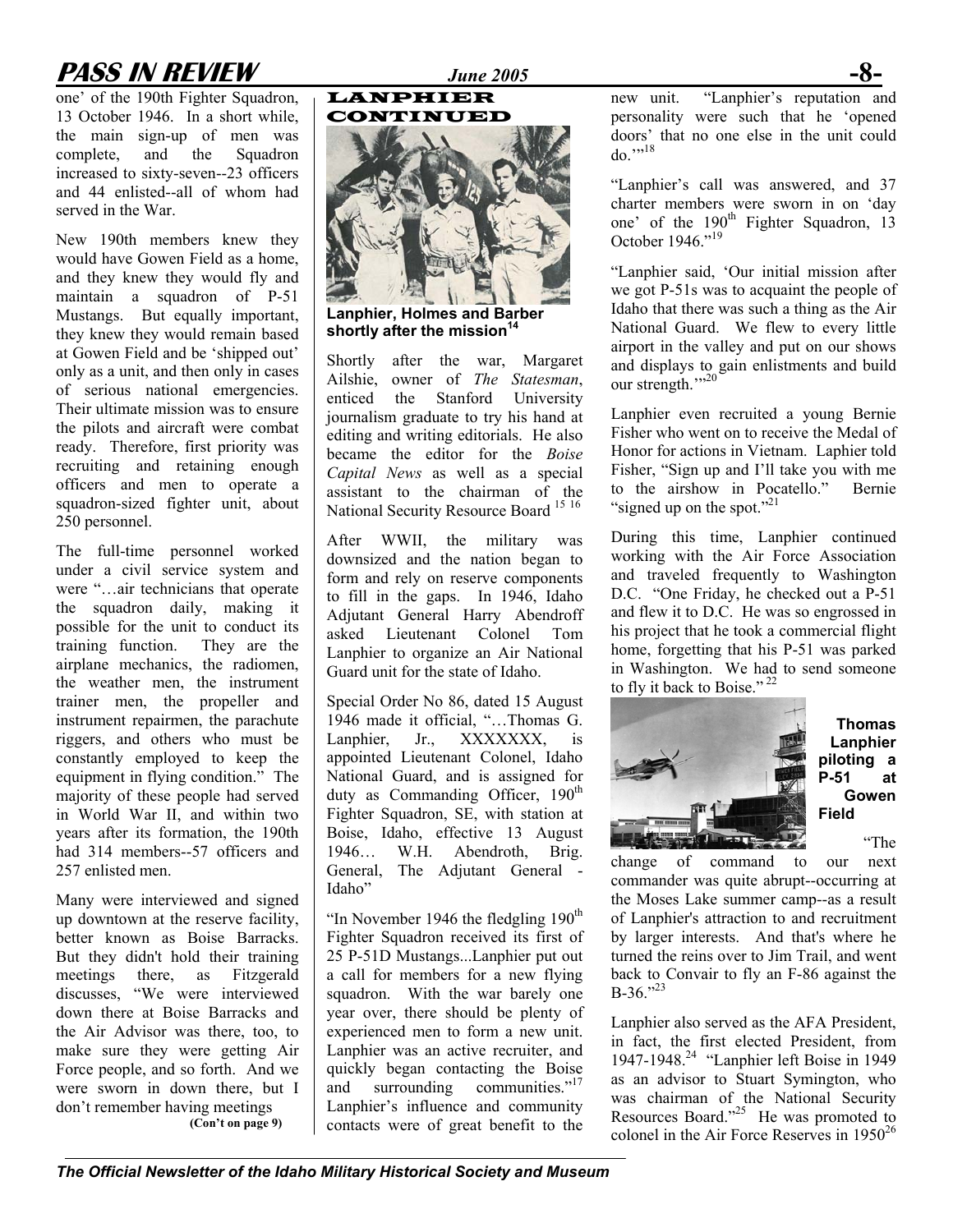and moved to San Diego in 1951 to become vice president of the Convair Division of General Dynamics. He remained in that position until the early 1960s at which time he started a consulting



business. [27](#page--1-23)  **Thomas Lanphier at Falcon Field, Mesa AZ which was then home to the Fighter** 

**Aces Museum[28](#page--1-24)**

In an interview in 1976, Lanphier recorded, "You are not proud of having killed a man, but after all he was leading the war against us. Eliminating him had a great effect in our favor.<sup>329</sup>

Thomas G. Lanphier, Jr., died after a yearlong battle with cancer on November 26, 1987, one day before his seventy-second birthday. "He was survived by his wife, Phyllis of San Diego, and their children, Patricia Mix of San Diego, Judith Strada of San Diego, Janet Lanphier of New York, Kathleen Lanphier of San Francisco and Phyllis Lanphier of San Diego." [30](#page--1-26) He was buried in Arlington National Cemetery. At the time of his death, he was working on a book about the Yamamoto mission. His widow Phyllis later wrote, "Being a member of the Idaho Air National Guard was one of his proudest achievements."[31](#page--1-27) 

Lanphier flew a total of 112 combat missions and is credited with  $5\frac{1}{2}$ aerial victories. Along with the Navy Cross, he was also awarded the Silver Star with one Oak Leaf Cluster (OLC), the Distinguished Flying Cross with one OLC and the Air Medal with 5 OLCs.  $32\frac{33}{1}$  $32\frac{33}{1}$ --------------------------------------------

*Editors Note: Special thanks to Bill Miller, Dale Hendry and Dick Tobiason who contributed to this story.* Õ

**Pictured here are 26 of the 37 charter members of the 190th FS** 

down there--all our meetings were out in the hangar." Holly Moore remembers "…. the first meeting, it was advertised in the paper." And the commander, Tom Lanphier, was there along with Bill Bozman, who "…tells who he is, and then we introduced ourselves and told him what we did. He said, 'Well, we're going to need someone like you,' and 'what's your experience?' I told him all, and he basically said, 'You're hired.' I asked Boz what our longevity would be, and he said, 'Well, I really don't know.' It turned out to be pretty good!"

Several of our senior enlisted personnel were also commissioned officers in the reserve. Our first Sergeant, Bill Bozman, was a former B-26 pilot who returned to his commissioned status when the unit was mobilized for the Korean War.



**Bill Bozman**

Lanphier later credited several members with being especially helpful in staffing and organizing the

190th: James Trail, Bill Bozman, Bill Coburn, Ken Nordling, and the Air Advisor, Ltc McDowell.

Captain Dave Johnson, Public Information Officer, reported in 1951 a strength of 50 officers and 286 enlisted men. Johnson said "...42 are flying officers--the ones who operate the basic weapon.

# **-9-** *June 2005* **PASS IN REVIEW**

## 190th CONTINUED **Dave Johnson**

The others are those who clothe, feed, house the pilots and keep the weapon in such shape that it can be operated. It takes roughly seven men

on the ground for every pilot."

Pilots as well as support personnel were needed. Without the benefit of the draft to help fill their ranks, National Guard units had to conduct their own recruiting programs.

Dale Hendry came to the 190th "Fresh out of business college, and I was hired in 1949 as a clerk-typist to replace a professional secretary. There were about 50 full-time employees when I came to work as an Air Technician.



**Dale Hendry**

As my paperwork was being processed, a cutback in funding eliminated several of the more senior

positions, and I wasn't too sure that I had a job even after I had been hired. Without the support of Col. Trail, Sgt Bozman, and Sgt Kester, mine might have been one of the shortest military careers in history!" (Dale Hendry actually served a not-soshort military career of 39 years, retiring as a Colonel, then continued service for another 8 as a civilian staff officer to the Adjutant General!)

On recruiting, Fitzgerald recalls, "We used to go recruiting to the high schools, we'd use lists, go to the homes, knock on the doors, and say, 'We want to talk to your son George,' and we'd talk to them. Holly and I took a cutaway engine down to a Buick showroom in one town…. the engine would turn, and they'd come in and we'd talk to possible recruits in there. I remember I recruited with Holly. Everybody had a turn at it."

Holly Moore adds "We spoke in every high school from Ontario to Glenn's Ferry…the war hadn't been over too long, it was still fresh in everybody's mind the guys that were in the War—especially the guys that

*The Official Newsletter of the Idaho Military Historical Society and Museum*